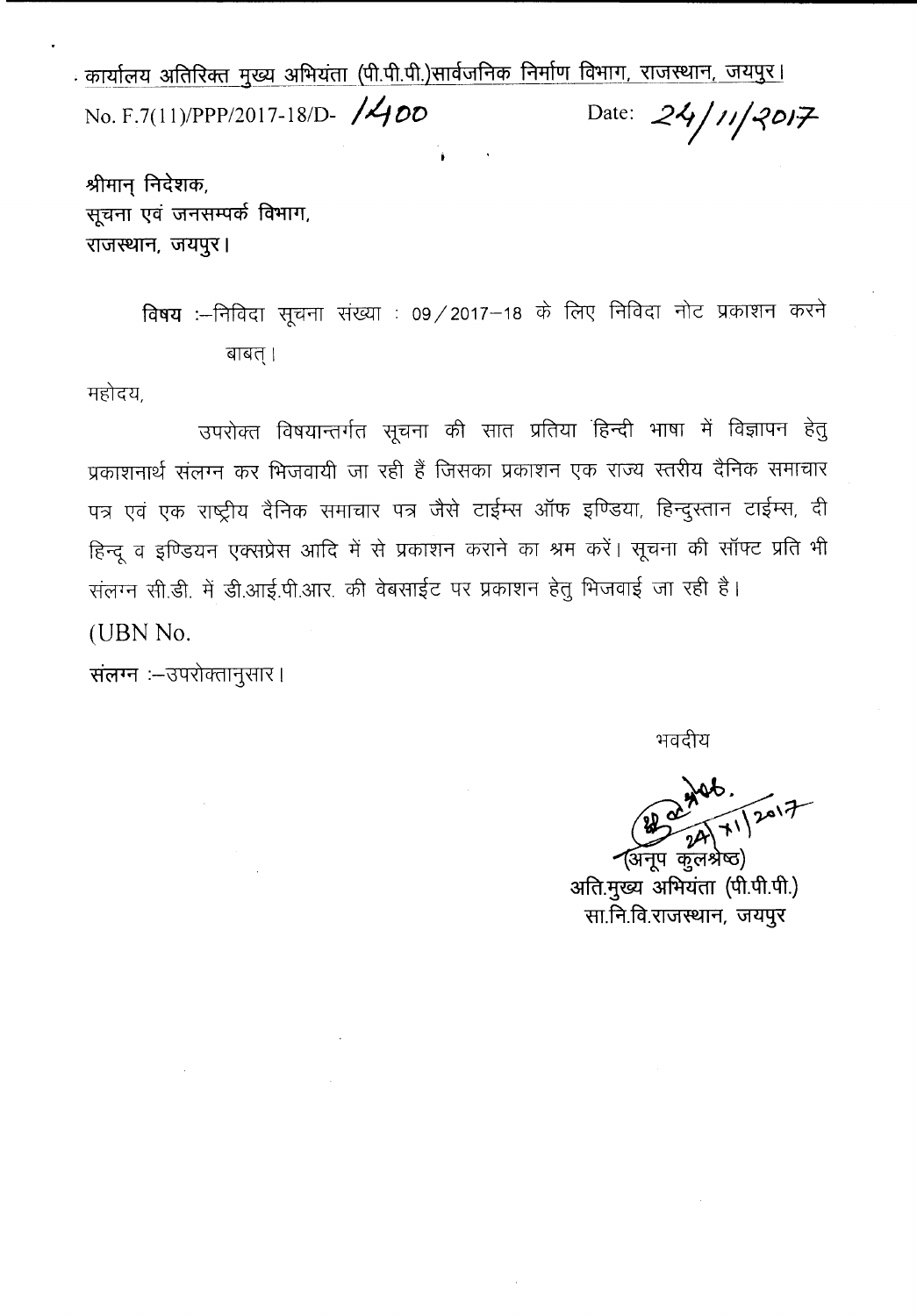## OFFICE OF THE ADDITIONAL. CHIEF ENGINEER (PPP) P.W.D.,RAJASTHAN, JAIPUR

No. F.7 (11)/PPP/2017-18/D- *1'-100*

Date:  $24/11/2017$ 

#### NIT No. 09/2017-18

On behalf of Hon'ble Governor of Rajasthan, Public Works Department, Rajasthan (India) invites sealed bids in specified format from interested Bidders for Development & Up-gradation of Bhawi-Pipar-Khimsar Highway SH-86 C (Package No. WB/RSHDP II/EPC/02) under RSHDP-II proposed to be financed by the World Bank on Engineering, Procurement and Construction (EPC) Contract mode through One Envelop e-Procurement bidding process. The Bidding documents can be viewed or *I* and downloaded from website: http://sppp.rajasthan.gov.in , *http://* www.pwd.rajasthan.gov.in and http://eproc.rajasthan.gov.in from 05.12.2017. Any further amendments to the Biding documents shall only be made available on above websites as such prospective Bidders are expected to visit the above websites for the same.

This procurement shall be done through International Competitive Bidding (lCB) process as per the World Bank Guidelines.

 $\frac{1}{2}$  $W^*$ 

 $(An)$  Kulshreshtha) Additional Chief Engineer (PPP), PWD, Rajasthan, Jaipur.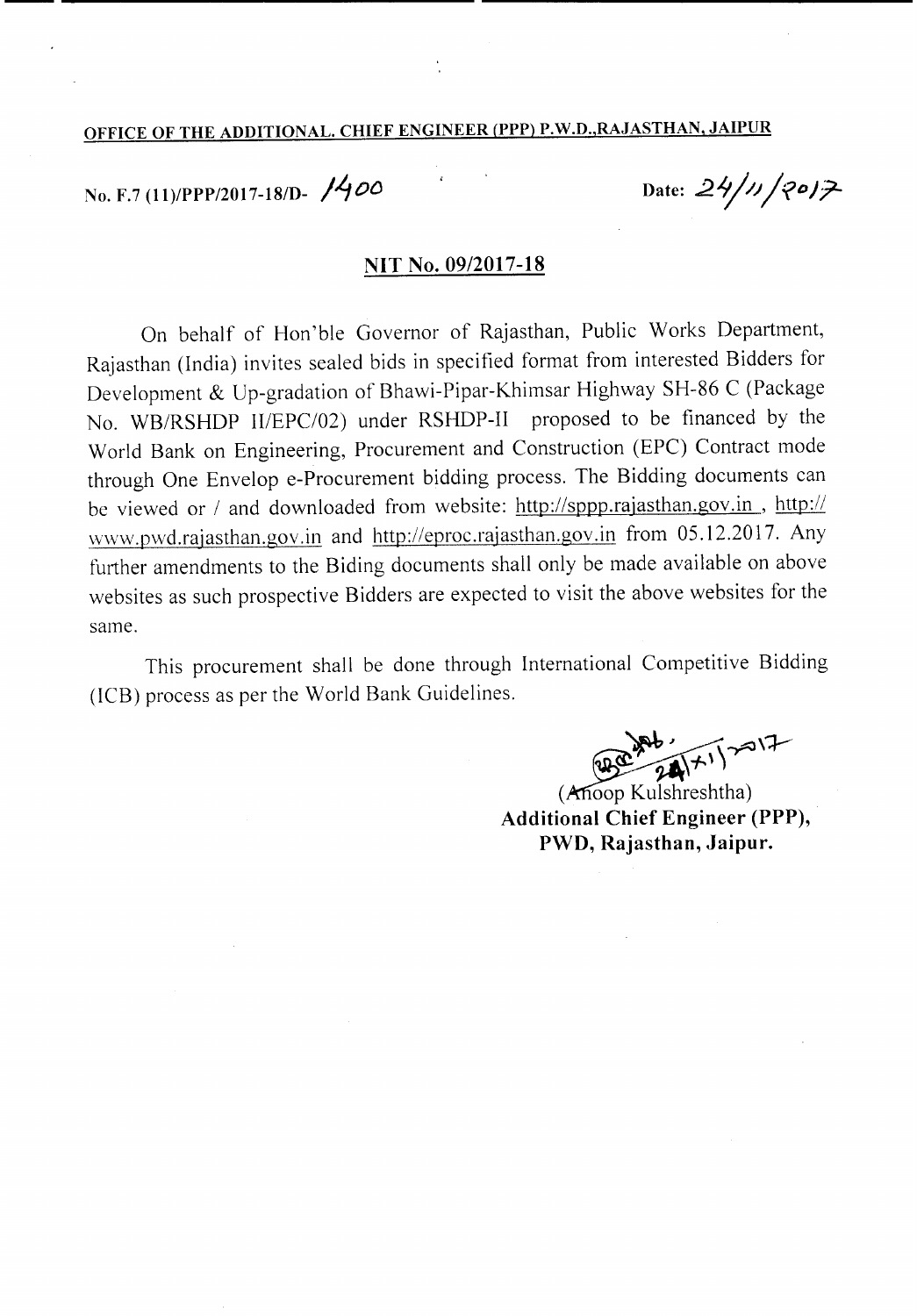## GOVERNMENT OF RAJASTHAN OFFICE OF THE ADDITIONAL CHIEF ENGINEER (PPP) PUBLIC WORKS DEPARTMENT JACOB ROAD, CIVIL LINES JAIPUR (RAJASTHAN)

#### NIT No. 09/2017-18

### INVITATION FOR **BID**

Date: 24.11.2017

Project ID: P157141 (Rajasthan State Highway Development Program-II)

Contract No. and Title: Package: No. WB/RSHDP II/EPC/02, Development & Up-gradation of Bhawi-Pipar-Khimsar (SH-86 C) in the State of Rajasthan on Engineering. Procurement & Construction (EPC) Mode.

Deadline for Submission of Bid: 25.01.2018 upto II :30 Hrs. 1ST.

- 1. The Government of Rajasthan through Government of India has applied for financing from the World Bank (WB) towards the cost of Rajasthan State Highway Development Program-II. Part of this financing will be used for eligible payments under the Contract named above. Bidding is open to all Bidders. subject to restrictions pursuant and eligibility criteria specified in ITB 4 & 5, as described in Bidding Document.
- 2. The Public Works Department. Rajasthan ("the Employer") invites sealed bids from interesed Bidders for the Development & Up-gradation of Bhawi-Pipar-Khimsar (SH-86 C) (Package No. WB/RSHDP *II/EPC/02)* in the State of Rajasthan on Engineering, Procurement & Construction (EPC) Mode. ("the Works").
- 3. Brief particulars of the Project are as follows:

| S.<br>No | <b>State</b><br><b>Highway</b><br>No. | <b>Name of Road</b>     | Length<br>(Km.) | Indicative Cost of<br>$\therefore$ construction<br>(Rs in million.) |
|----------|---------------------------------------|-------------------------|-----------------|---------------------------------------------------------------------|
|          | $SH-86C$                              | Bhawi-Pipar-<br>Khimsar | 83.225          | 1060.00                                                             |

- 4. The Bid is open to all Bidders from any country, subject to the restrictions pursuant and eligibility criteria specified in ITB 4  $&$  5, as described in the Bidding Document.
- 5. International Competitive Bidding (lCB) will be followed in accordance with WB's One-Envelope e-Procurement bidding process.
- 6. The Bidders should note that along with online submission of Bids. a physical copy of the Bid shall be submitted in the office mentioned above on / before due date.
- 7. To obtain further information and inspect the bidding Document. interested Bidders should contact:

Mr. Anoop Kulshrcshtha, Additional Chief Engineer (PPP) Public Works Department. Jacob Road, Civil Lines. Jaipur, Rajasthan, India. Pincode- 302006. Phone *Nol* Fax: +91 141 511 0547

**EBOUTER**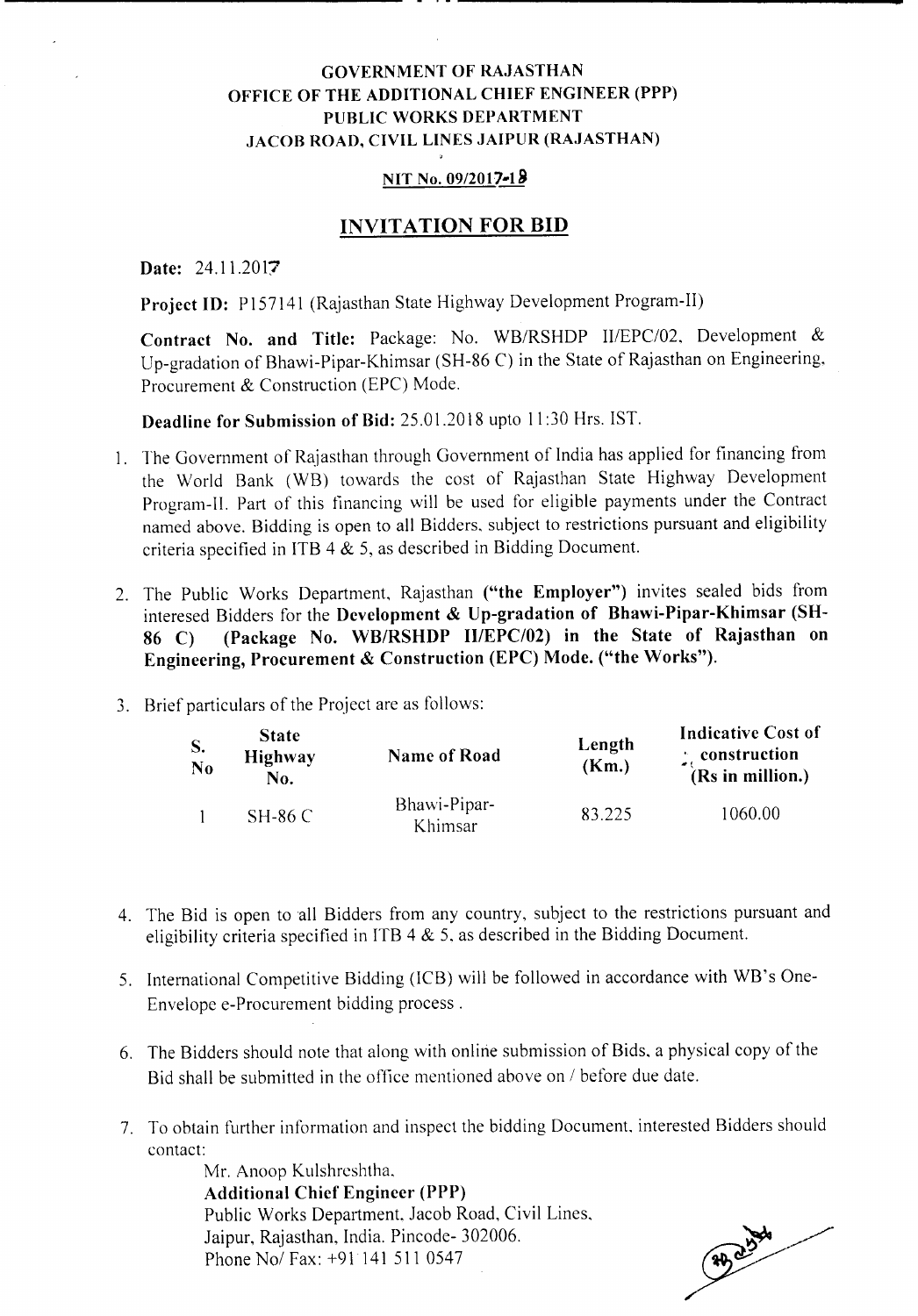**----------------------------------------------** -- - .---------------------

- 8. To purchase the Bidding Document, interested Bidders should:
	- Write to address above requesting for the Bidding Document for Development & Upgradation of Bhawi-Pipar-Khimsar (SH-86 C)
	- Pay a non-refundable fee of INR 50\_000/- (Rupees Fifty Thousand) (inclusive of taxes if any) through Demand Draft payable at Jaipur in favour of "PD- PPP Division PWD, Jaipur, if downloaded from websites.
	- The document will be sent by Registered Post or may be collected from the address mentioned above upon request. No liability will be accepted for loss or late delivery of Bid Documents.

Alternatively, the Bidders can view and/ or download the Bidding document from the web site www.pwd.rajasthan.gov.in or www.sppp.rajasthan.gov.in or epoc.rajasthan.gov.in from date 05.12.2017. In such case, Bidder shall submit a Demand Draft of INR 50,000 payable at Jaipur in favour of"PD-PPP Division, PWD Jaipur along with the Bid.

9. A Pre-Bid conference shall be held on 02.01.2018 at 15:00 hours IST at the address above. Bidder's representatives arc invited and encouraged to attend the meeting.

10. Physical Bids in sealed envelope, complete in all respect, shall be submitted :-

- to the address above. However, the Bidder shall not submit Financial Quote in hard copy i.e. Financial Quote is to be uploaded on e-Tender Portal only
- on or before 25.01.2018 by 11:30 Hrs IST.
- a non-refundable Application Fee in the form of Demand Draft or Bankers Cheque of INR 50,000 payable at Jaipur in favour of " Project Director (PPP), PWD, Jaipur", if downloaded from websites.
- a non-refundable Processing Fee of INR 1,000 in the form of Demand Draft or Bankers Cheque in favour of "MD RISL" payable at Jaipur,
- together with Bid Security of the amount as described in the Bid Document.
- II. The Employer will not be responsible for any costs or expenses incurred by Bidders in connection with the preparation or delivery of their Bids.
- 12. The bids shall be opened on 25.0l.2018 at 12.30 Hrs. 1ST and read aloud in presence of Bidders present, by the Bid Opening Committee.

**(A P Kulshreshtha) Additional Chief Engineer (PPP), PWD, Rajasthan, Jaipur.**